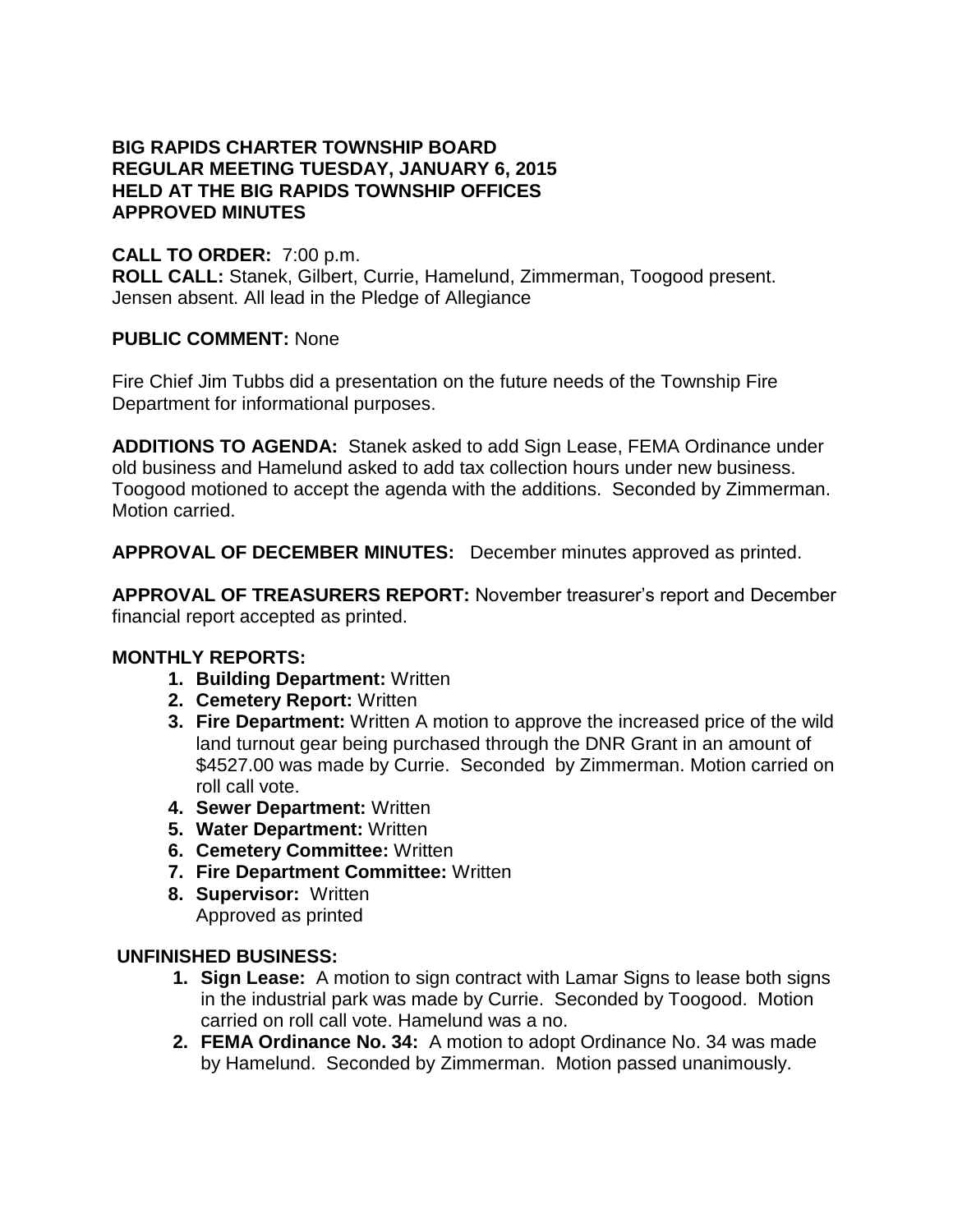#### **ORDINANCE ADDRESSING FLOODPLAIN MANAGEMENT PROVISIONS OF THE STATE CONSTRUCTION CODE**

Community Name: Big Rapids Charter Township, County: Mecosta

#### **Ordinance number** 34

An ordinance to affirm an enforcing agency to discharge the responsibility of the Charter Township of Big Rapids located in Mecosta County, and to designate regulated flood hazard areas under the provisions of the State Construction Code Act, Act No. 230 of the Public Acts of 1972, as amended.

The Charter Township of Big Rapids ordains:

**Section 1**. AGENCY DESIGNATED. Pursuant to the provisions of the state construction code, in accordance with Section 8b(6) of Act 230, of the Public Acts of 1972, as amended, the Building Official of the Charter Township of Big Rapids is hereby designated as the enforcing agency to discharge the responsibility of the Charter Township of Big Rapids under Act 230, of the Public Acts of 1972, as amended, State of Michigan. The Charter Township of Big Rapids assumes responsibility for the administration and enforcement of said Act throughout the corporate limits of the community adopting this ordinance.

**Section 2**. CODE APPENDIX ENFORCED. Pursuant to the provisions of the state construction code, in accordance with Section 8b(6) of Act 230, of the Public Acts of 1972, as amended, Appendix G of the Michigan Building Code shall be enforced by the enforcing agency within the jurisdiction of the community adopting this ordinance.

**Section 3**. DESIGNATION OF REGULATED FLOOD PRONE HAZARD AREAS. The Federal Emergency Management Agency (FEMA) Flood Insurance Study (FIS) Entitled "Mecosta County, Michigan (All Jurisdictions)" and dated 02/04/2015 and the Flood Insurance Rate Map(s) (FIRMS) panel number(s) of 26107C; 0127C, 0131C, 0133C, 0134C, 0151C, 0153C, 0154C, 0161C, 0162C, 0163C, and 0164C dated 02/04/2015 are adopted by reference for the purposes of administration of the Michigan Construction Code, and declared to be a part of Section 1612.3 of the Michigan Building Code, and to provide the content of the "Flood Hazards" section of Table R301.2(1) of the Michigan Residential Code.

**Section 4**. REPEALS. All ordinances inconsistent with the provisions of this ordinance are hereby repealed.

**Section 5**. PUBLICATION. This ordinance shall be effective after legal publication and in accordance with the provisions of the Act governing same.

Adopted this 6th day of January, 2015.

This ordinance duly adopted on January 6, 2015 at a regular meeting of the Big Rapids Charter Township Board and will become effective January 16, 2015.

| Signed on   | h۷                                                               | (Signature), |
|-------------|------------------------------------------------------------------|--------------|
|             | Sherri S. Gilbert, Clerk of the Charter Township) of Big Rapids. |              |
| Attested on | h۷                                                               | (Signature), |

William Stanek, Supervisor, or President of the CharterTownship of Big Rapids.